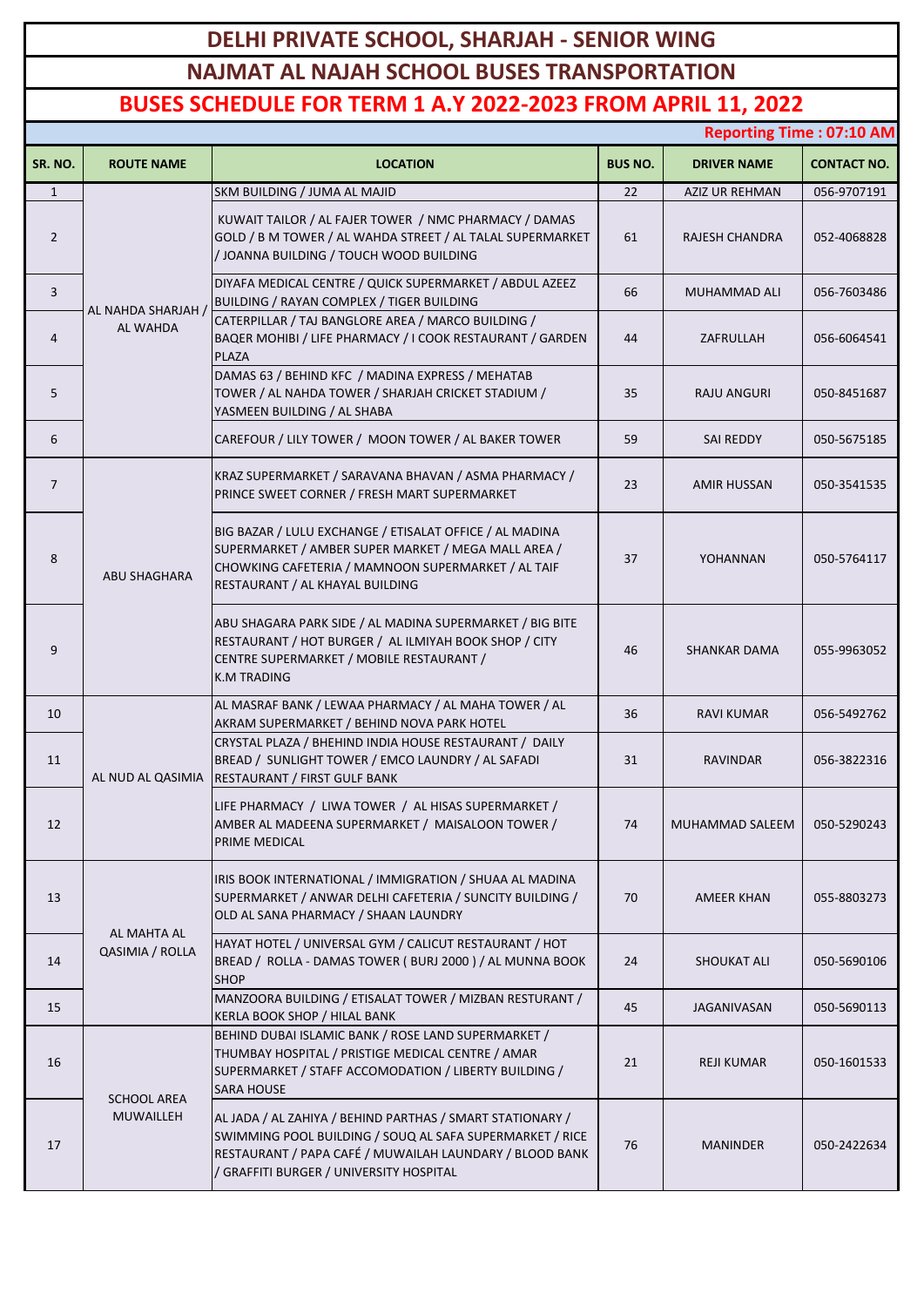| 18              | AL TAWUUN / AL<br><b>KHAN</b>               | SHEEBA BUILDING / BINHAM TOWER / SHARJAH PLAZA / TIGER<br>BUILDING / BEHIND DAY TO DAY / MONALISA / ABUDHABI BUILDING<br>/ WILSON HOSPITAL / AL ANSARI EXCHANGE / AL HABTOOR TOWER<br>/ LIFE PHARMACY / DAR AL KHALEEJ BUILDING                                                                                              | 42 | IBRARULLAH            | 050-5690104 |
|-----------------|---------------------------------------------|------------------------------------------------------------------------------------------------------------------------------------------------------------------------------------------------------------------------------------------------------------------------------------------------------------------------------|----|-----------------------|-------------|
| 19              |                                             | AL HIL TOWER / AL BAWADI 2 / Q TOWER / EMIRATES NBD (TIGER<br>BUILDING) / VICTORIA INT. SCHOOL / JEL TOWER / PALM TOWER /<br>MAJESTIC TOWER / SHARJAH CO-OPERATIVE SOCIETY / AASAS<br>TOWER / BEACH TOWER / AL IKHLAS TOWER / AL KHAN PALACE<br>TOWER / PETROFAC BUILDING / AL KHAZANA BUILDING / HAPPY<br><b>HOME TOWER</b> | 63 | ZULFAR MUHAMMED       | 050-7464778 |
| 20              |                                             | AL MAJAZ GARDEN TOWER / AI SABOORA STATIONARY/ ISTANBUL<br>SUPER MARKET / EMCO EXPRESS LAUNDRY / DANA TOWER /<br><b>GOLDEN GATE BUILDING</b>                                                                                                                                                                                 | 33 | <b>SHAHUL HAMEED</b>  | 050-8667500 |
| 21              |                                             | SAFEER MARKET / ROYAL TASTE / PIZZA HUT / NISSAN<br>SHOWROOM / SARA HOUSE / ETISALAT / WARDA & SHAMAA<br>FLOWERS / BEHIND HILTON HOTEL                                                                                                                                                                                       | 60 | <b>HARPREET SINGH</b> | 052-8255437 |
| 22              |                                             | J.A.N STREET / ARABIAN GULF / AMERICANA / ANAS PHARMACY /<br>ETIHAD PHARMACY / EAST TOWER<br>/ DUBAI CHICKEN TIKKA / MADINA SUPERMARKET                                                                                                                                                                                      | 28 | AYNSSAN               | 056-6064513 |
| 23              | AL MAJAZ /<br><b>BUHAIRAH</b>               | AL NOOR TOWER / BUHAIRAH OASIS / ADCB BANK / JABAL AL NOOR<br>GROCERRY / EMBASY SUIT / AL MABROOKA TOWER / MADINA<br>SUPERMARKET / NEAR LULU / BISMI RESTAURANT / BEHIND<br><b>SPINNEYS</b>                                                                                                                                  | 29 | <b>ABDUL AZEEZ</b>    | 050-7942495 |
| 24              |                                             | SARAB TOWER / SHAMS AL BUHAIRA SUPERMARKET / TAHSELL<br>BUILDING / BABEL TOWER / AL MAJAZ PEARL / FAB BANK / AL<br>ANSARI EXCHANGE / AL MANDOOS / BURGER KING / ADCB BANK /<br><b>CRYSTAL PLAZA</b>                                                                                                                          | 27 | PRADEEEP CHANDRAN     | 056-6064520 |
| 25              |                                             | AL KHAN ROUND ABOUT / CHARLOTTE SWEETS / AL SAYGH TOWER<br>/ SHANI SUPERMARKET / M. MART / AL KHIDMA GROCERY /<br>DIAMOND BUILDING / MEGA MART / KALOTI<br>TOWER / H S B C BANK BUILDING                                                                                                                                     | 30 | <b>ASHOK DODLE</b>    | 055-9748238 |
| 26              |                                             | YOUSAF BUILDING / KHALID PLAZA / MADINA MARKET / ALI MOOSA<br>TOWER / MAY FLOWER                                                                                                                                                                                                                                             | 71 | SULAIMAN ABDULLAH     | 054-3105544 |
| 27              |                                             | GANDHI SHOWROOM / PAKISTAN SCHOOL / FAYHA / QADISIYA /<br>UMA KHANOOR / AL FISHT PARK / AL ABAR                                                                                                                                                                                                                              | 57 | <b>MOMIN KHAN</b>     | 056-7603484 |
| 28              | ROLLA /<br>/ NASSERIYA / AL<br><b>FIHST</b> | MAYSALOON / BEHIND LULU / MANAMA SUPERMARKET / NASERIYA<br>/ MAKKAH PHARMACY / BUTINA / BUTINA GIFT CENTER / FINE FAIR -<br>2 / ASTER PHARMACY / RAMLA EAST                                                                                                                                                                  | 43 | SAYED JAFFER          | 050-2466243 |
| 29              |                                             | SWIMMING POOL BUILDING / OLD LULU / MASHREQ STUDIO / ARAB<br>UDAPI / K.K SUPERMARKET / BANK STREET / OPPOSITE RADISSON<br>MAYSALOON/ BUTINA HOTEL / MODERN BAKERY                                                                                                                                                            | 25 | <b>GROP LINGAM</b>    | 050-7994612 |
| 30 <sup>°</sup> |                                             | MUSALLA AREA / ADIB BANK / LEENA DEENA REST / NABBAH<br>MUBARAK CENTRE / AFGHAN RESTAURANT / BABY PARK / NEW<br>NESTO / NMC ROYAL HOSPITAL / ROLLA TOWER / AL GHURAIR POST<br><b>OFFICE</b>                                                                                                                                  | 39 | LINEESH               | 055-9436021 |
| 31              |                                             | DUBAI LIBRARY / ONAM RESTAURANT / CREEK SUPERMARKET /<br>BOMBAY SWEETS / AL MEENA TOWER / EMIRATES BUILDING /<br>ROBERT COMPUTERS / ADCB-BANK / AL SOOR TEX                                                                                                                                                                  | 32 | SAMINATHAN            | 054-3884355 |
| 32              | AL QUSAIS /<br>MUHAISNAH 4                  | UBAIDULLAH BUILDING / DYNA TRADE / AL SHAMS REEM-3<br>BUILDING / SPLASH BUILDING / AL TAWR 1 / MUNICIPALITY<br><b>BUILDING / KFC</b>                                                                                                                                                                                         | 38 | DUNIYA GUL            | 050-5690105 |
| 33              |                                             | NEW WESTZONE SUPERMARKET / EK 1 / OMAN HOUSE / AL<br>MULLAH BUILDING / TALAL SUPERMARKET / QUSAIS CREST<br>BUILDING / SEAGULL BUILDING / EK-1 / ANANAS BUILDING / ABDUL<br>MAJID BUILDING / AL BADRI BUILDING / FATMA UBAIDULLAH<br>BUILDING / QUSAIS HOUSE / MASAKEN AL QUSAIS / BIN SHABIB<br><b>MALL</b>                  | 26 | <b>JAMSHER ALI</b>    | 055-9206261 |
| 34              |                                             | ABDUL AZIZ BUILDING / SAHARA BUILDING / AL FATTAN BUILDING /<br>BEHIND FORTUNE CLASSIC / SUNRISE SUPERMARKET / OASIS<br><b>BUILDING / ROYAL BUCKET BIRIYANI</b>                                                                                                                                                              | 62 | AHMED SAEED           | 055-3311635 |
| 35              |                                             | BAGHDAD STREET / MUHAISNAH 4 - INDIAN ACADEMY SCHOOL / EK<br>2 BUILDING / BEHIND MADINA MALL / DUNAL BUILDING / BEHIND<br>MOSQUE / MUHAISANAH TOWER / AL WASAL OASIS - 2                                                                                                                                                     | 72 | MUHAMMAD KUNHI        | 055-9970173 |